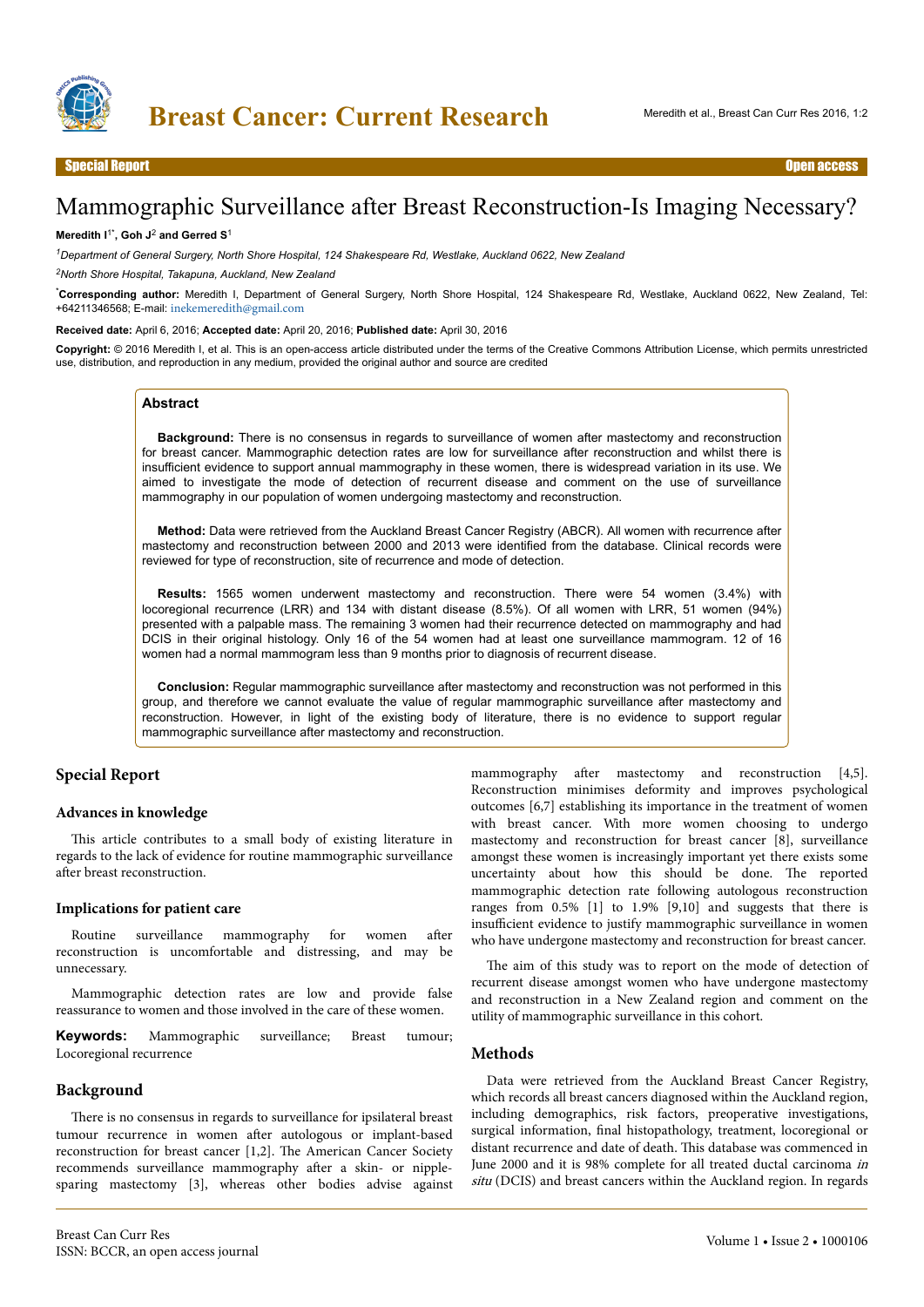to recurrence and deaths, the database is manually updated annually by database personnel. Patient information for all women who were diagnosed with recurrent disease after mastectomy and reconstruction was retrieved from the database. In New Zealand, all patients are issued a National Health Index (NHI) number, which is a unique identifier and links all national hospital data. This allows for data from public hospitals to be accessed centrally. Information retrieved included: dates of surgery, pathology, mode of reconstruction, site of recurrence, method of detection, surveillance imaging postreconstruction and results of any imaging performed. We included all women who underwent mastectomy and immediate or delayed reconstruction, regardless of the type of reconstruction. We excluded women who had undergone mastectomy and reconstruction for riskreduction, as the risk of invasive disease in this cohort is exceedingly low.

For the purposes of this paper, locoregional recurrence (LRR) was defined as recurrence to the ipsilateral chest wall or axillary nodes.

### **Results**

A total of 1565 women underwent mastectomy and reconstruction between June 2000 to April 2013. Нere were 224 locoregional or distant recurrences (14.3%); 36 women were excluded due to unavailability of recurrence data. Нese were largely patients who had their treatment within private institutions and therefore, their information was not accessible using the NHI. Information in regards to site and time to recurrence was complete for 188 patients. Нere were 54 women with LRR (3.4%) and 134 with distant disease (8.5%). Median age for those with LRR was 46 years (range 30-70 years). Median time to LRR was 20 months (range 8 months-184 months).

The primary histology was invasive carcinoma for 171 women and DCIS for the remaining 17 women (Table 1).

| Histology                                | n (%)       |
|------------------------------------------|-------------|
| Infiltrating ductal carcinoma            | 142 (63.4%) |
| Infiltrating lobular carcinoma           | 22 (9.8%)   |
| Mucinous carcinoma                       | $3(1.3\%)$  |
| Micropapillary carcinoma                 | $1(0.5\%)$  |
| Mixed infiltrating and lobular carcinoma | $3(1.3\%)$  |
| Ductal carcinoma in situ                 | 17 (7.6%)   |
| Unknown                                  | 36 (16.1%)  |

Table 1: Histology of primary cancer for women undergoing mastectomy and reconstruction.

The most common form of reconstruction in decreasing order of frequency was Transverse Rectus Abdominis (TRAM) flap reconstruction (75 women), implant based reconstruction (52 women), Latissimus dorsi (LD) flap reconstruction (18 women) and 1 woman underwent deep inferior epigastric perforator (DIEP) flap reconstruction. Reconstruction data was not available for 42 women.

Of the 54 women with LRR, 51 presented with a self-detected mass that was biopsy proven to be recurrent disease (94%). Only 16 of the 54 women with LRR had at least 1 ipsilateral surveillance mammogram (Table 2). Amongst those who had mammography, 3 women had their

LRR detected mammographically, and the remaining 13 patients were interval cancers. This included 12 women who had normal mammography within 12 months prior to diagnosis of their recurrent disease (range 1-9 months) and 1 woman who had a mammogram 13 months prior. Нe 3 women with mammographically detected recurrence all had calcification on their surveillance mammograms and had DCIS only in their original histology. Their recurrent disease was not clinically palpable and biopsy demonstrated invasive recurrence. Extensive high-grade DCIS with comedonecrosis was reported originally in 2 of the 3 women, and the third woman had 15 mm of intermediate grade DCIS with a superficial margin of  $<$ 1 mm.

| Site<br>Recurrenc<br>е                                                           | of Surveillance mammogram | <b>Mammogram result</b>                           |
|----------------------------------------------------------------------------------|---------------------------|---------------------------------------------------|
| LRR $(n=54)$                                                                     | 16 (30%)                  | Normal in 13/16 (81%)*<br>Abnormal in 3/16 (19%)# |
| Distant<br>$(n=134)$                                                             | 38 (36%)                  | Normal in 37/38 (97%)<br>Abnormal in 1/38 (3%)^   |
| All women had palpable masses. Mammography done 1-9 months prior to<br>diagnosis |                           |                                                   |
| #Biopsy proven recurrent disease                                                 |                           |                                                   |
| A Biopsy proven scar tissue only                                                 |                           |                                                   |

Table 2: Number of women with a surveillance mammogram and result by site of recurrence.

Of women with distant disease, only 38 women had at least 1 ipsilateral surveillance mammogram, and 107 women had no ipsilateral mammogram at all. Ipsilateral mammography resulted in 1 biopsy for scar tissue only.

# **Discussion**

We found that 94% of women with LRR in our cohort presented with a palpable mass. This is consistent with previous literature demonstrating that LRR after skin-sparing mastectomy and reconstruction is palpable during physical examination in 96–100% of women [1,11,12]. The only mammographically detected recurrences in our cohort were women who had extensive DCIS in their original histology. This would lend support to the argument that surveillance mammography after reconstruction is logically targeted towards women who had widespread DCIS originally [1,13,14].

LRR after mastectomy and reconstruction ranges from 2.2-7%  $[12, 13, 15, 16]$  in the literature, and is not significantly different from mastectomy alone  $[12,17]$ . This despite the fact that up to 81% of women have residual glandular tissue and terminal duct lobular units (TDLU) in the skin flap after a skin-sparing mastectomy [18]. It is generally accepted that implant reconstruction does not require surveillance as local recurrence will be anterior to a submuscular prosthesis and will therefore be clinically palpable [1,10,12,15]. Whilst some advocate for early detection of LRR with a view to improving survival, this theoretical benefit is extrapolated from data on population screening rather than in those whose risk of mortality is already determined by their primary breast cancer [19]. Langstein et al. reported that there was no difference in time to detection between subcutaneous (72% of all LR) or deep chest wall recurrences (28% of all LR) and there was no statistically significant difference in overall survival between the 2 groups [13]. It is worth noting that most